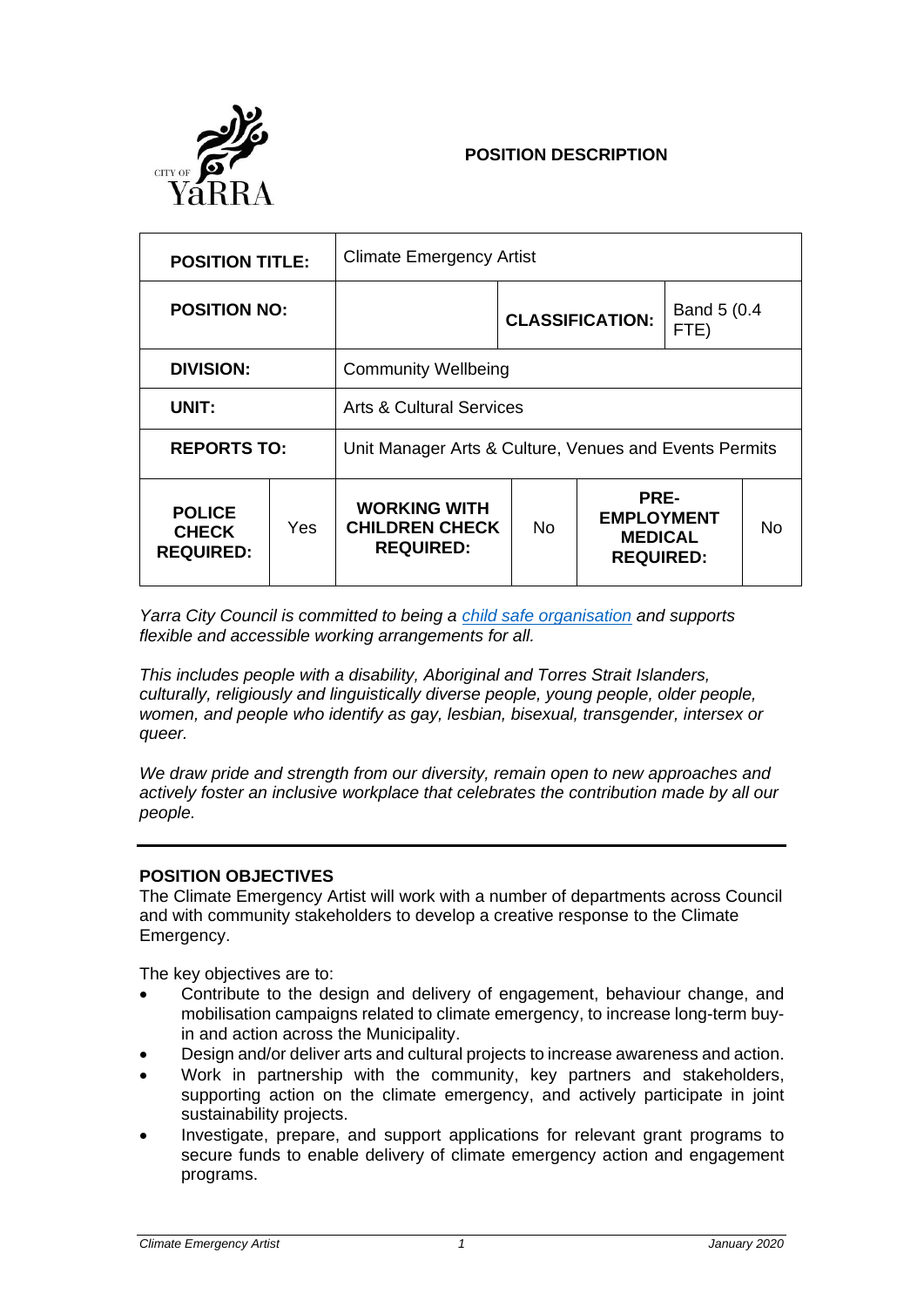## **ORGANISATIONAL CONTEXT**

Yarra City Council is committed to efficiently and effectively servicing the community to the highest standards, protecting, enhancing and developing the City's physical and social environment. A major imperative of the Organisation is an emphasis on customer service and continuous improvement.

The Arts & Culture, Venues and Events & Permits Branch is responsible for the delivery of a leading arts and culture program, managing Council's civic and community use of town halls and community spaces, and the management of a distinctive and accessible festivals and events program.

The Arts and Cultural Services Unit has five areas of focus:

- 1. Arts Development
- 2. Community Arts
- 3. Visual Arts
- 4. Public Arts
- 5. Room to Create

### **ORGANISATIONAL RELATIONSHIPS**

| Position reports to:           | Unit Manager Arts & Culture, Venues and Events &                                                                                                                                                                                            |  |
|--------------------------------|---------------------------------------------------------------------------------------------------------------------------------------------------------------------------------------------------------------------------------------------|--|
|                                | <b>Permits</b>                                                                                                                                                                                                                              |  |
| <b>Position supervises:</b>    | Consultants, temporary project officers                                                                                                                                                                                                     |  |
| <b>Internal Relationships:</b> | Liaise with a variety of staff across all levels within the<br>organisation as required, including managers, and<br>coordinators, project managers, and other officers.                                                                     |  |
| <b>External Relationships:</b> | The incumbent is required to maintain professional<br>relationships across Federal, State and Local<br>Government agencies; private sector bodies, external<br>service providers, community groups, agencies,<br>residents, and ratepayers. |  |

## **KEY RESPONSIBILITY AREAS AND DUTIES**

- Design and deliver creative sustainability engagement and behaviour change programs for climate emergency action across the community:
	- o Develop new artistic projects that respond to climate emergency engagement activities.
	- o Work with a diverse range of community members and Council officers to codesign community arts projects related to climate emergency to increase awareness, engagement and action.
- Investigate and prepare applications for relevant grant programs with the aim to secure funds to enable effective delivery of climate emergency action and programs.
- Develop and maintain productive relationships and represent Yarra City Council with all levels of government, key industry stakeholders, community groups, and with Council staff across the organisation.
- Prepare reports for Council and Executive as directed.

### **ACCOUNTABILITY AND EXTENT OF AUTHORITY**

The position will develop and deliver a collaborative, artistic response to climate emergency including:

- engagement, behaviour change, and mobilisation campaigns, and programs;
- art exhibitions, performance, workshops, seminars, podcasts etc; and
- education and information provision.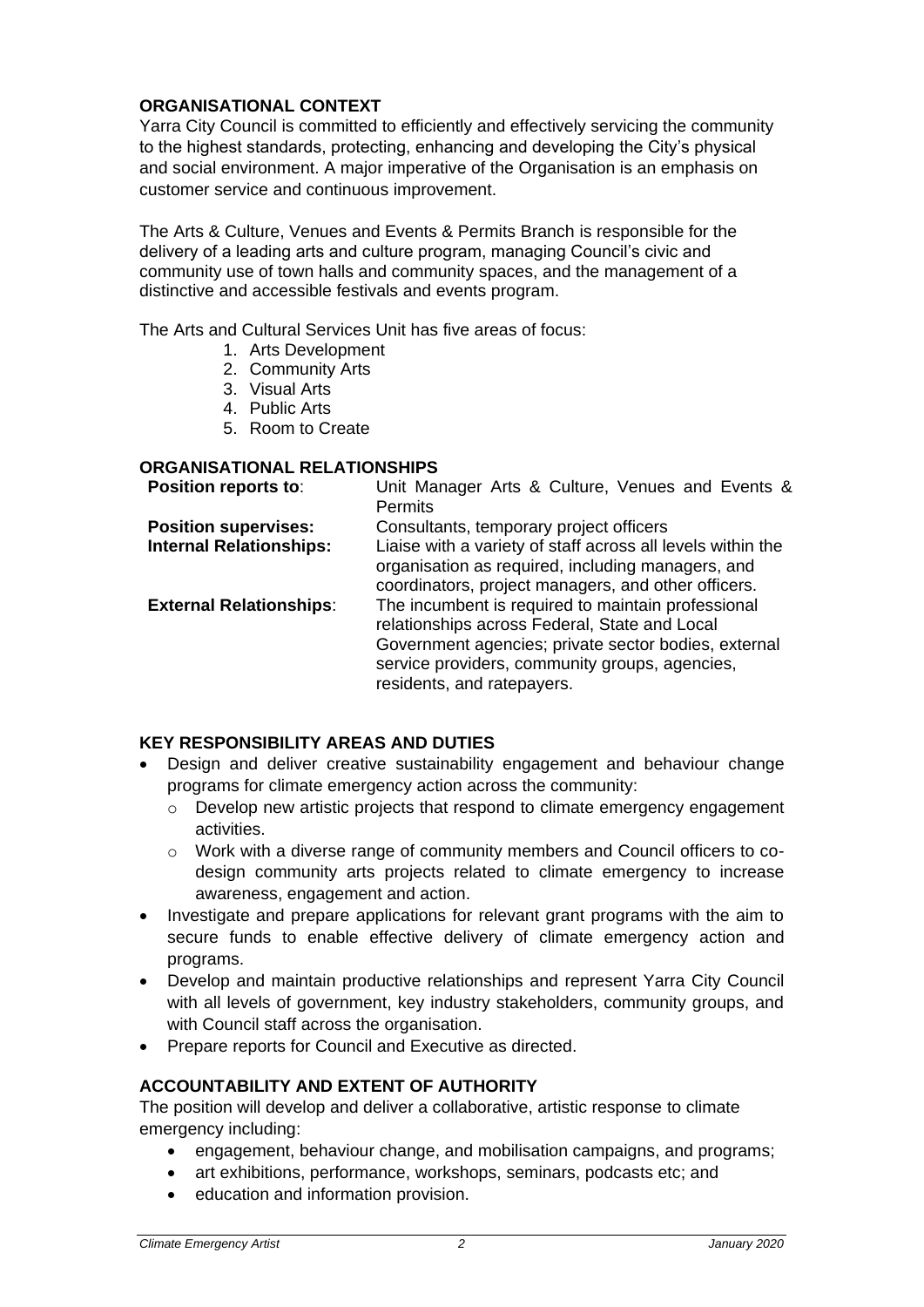The position has the authority to progress agreed directions and actions subject to the objectives, goals and budgetary constraints for the Branch as determined by Management.

The Climate Emergency Artist is required to:

- work with and report to the Unit Manager Arts & Culture, Venues and Events & Permits to ensure achievement of branch goals and objectives; and
- review the design and delivery of creative sustainability engagement and mobilisation campaigns and initiatives to ensure effectiveness and value for effort.

## **Safety and Risk**

- Minimise risk to self and others and support safe work practices through adherence to legislative requirements and Council policies and procedures.
- Report any matters which may impact on the safety of Council employees, community members, or Council assets and equipment.
- Yarra City Council is committed to prioritising and promoting child safety. We adhere to the Victorian Child Safe Standards as legislated in the Child, Wellbeing and Safety Act 2005 and have robust policies and procedures in order to meet this commitment.

### **Sustainability**

- Embrace the following Sustaining Yarra principles through day to day work:
	- o Protecting the Future
	- o Protecting the Environment
	- o Economic Viability
	- o Continuous Improvement
	- o Social Equity
	- o Cultural Vitality
	- o Community Development
	- o Integrated Approach

## **Yarra Values**

- Behave according to the following values which underpin our efforts to build a service based culture based on positive relationships with colleagues and the community:
	- o Accountability
	- o Respect
	- o Courage

### **JUDGMENT AND DECISION MAKING**

- The Artist will work under the general supervision of the Unit Manager and is expected to draw upon professional experience and expertise and to exercise judgement and adaptability, to evaluate and decide upon appropriate methods, procedures and techniques to advance agreed actions.
- The Climate Emergency Artist is required to exercise professional judgement, adaptability, problem solving and conceptual skills. Problem solving may involve application of these techniques to new situations.
- Guidance and advise is usually available within time to make a choice.
- Matters of issues changes or of a sensitive nature should be brought to the attention of Unit Manager Arts & Culture, Venues, Events & Permits.

### **SPECIALIST SKILLS AND KNOWLEDGE**

Significant knowledge and experience in community arts practice.